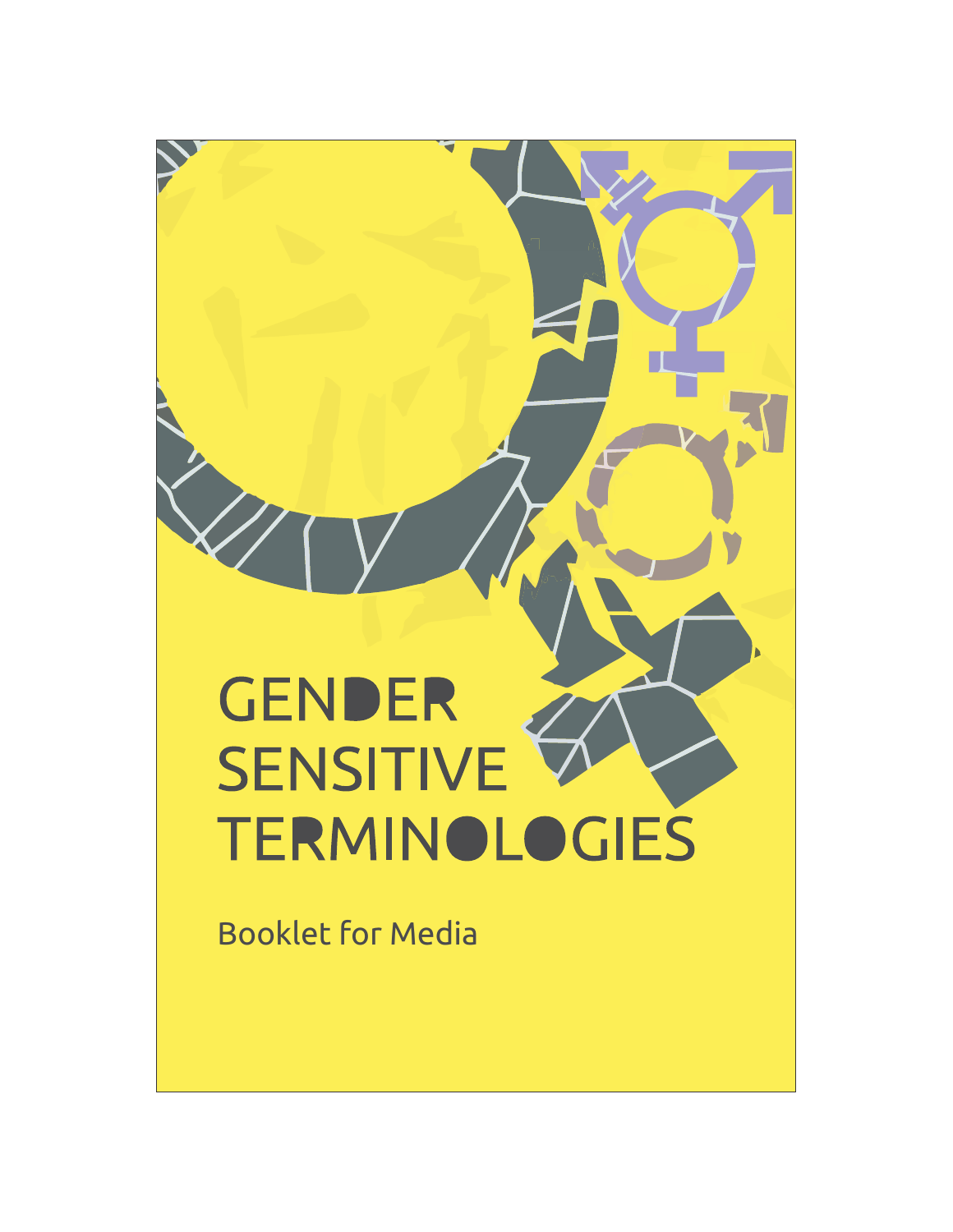# **Introduction to booklet**

edia deals with the cases of gender-based violence and other gender sensitive issues on daily basis. The issues and cases covered under media reporting involves diverse sensitive issues, which has the potential to influenc under media reporting involves diverse sensitive issues, which has terminologies used in reporting. Usage of gender-biased terminology influences attitudes and expectations of readers or listeners and often perpetuates stereotypical concepts.

Raising awareness among media persons on gender sensitive terminologies not only sensitize media on gender sensitive communication but will also help in educating general public with regard to sensitive language and social issues. Integration of gender sensitive terminologies and applying gender sensitive communication in the area of reports and coverage of social issues can be a powerful tool to induce social changes and transform people's mind set from stereotypical definitions of issues. Usage of the specific sensitive language in press releases, social media content, publications, and statements by media provide a crucial model for both, different media outlets and for general masses as well.

This "Gender Sensitive Terminologies" booklet is developed for the media outlets, which include gender non-biased and sensitive terminologies with the purpose to make aware of and sensitize media persons on sensitive terminologies. The aim of this booklet is to provide a glossary which can contribute towards a general and clearer understanding of some of the frequently used terms and concepts in relation to gender sensitive social issues. The booklet will not only benefit media persons but is also helpful for policymakers, researchers, students and/or anyone interested in such issues wither by writing o it or using verbally.

We anticipate that this booklet will contribute in sensitizing media persons to avoid sex or gender biased terminologies, language and communication and start using language which further contributes in influencing attitudes and expectations and will transform the mind of the reader or listeners towards gender sensitive issues and stereotypical concepts.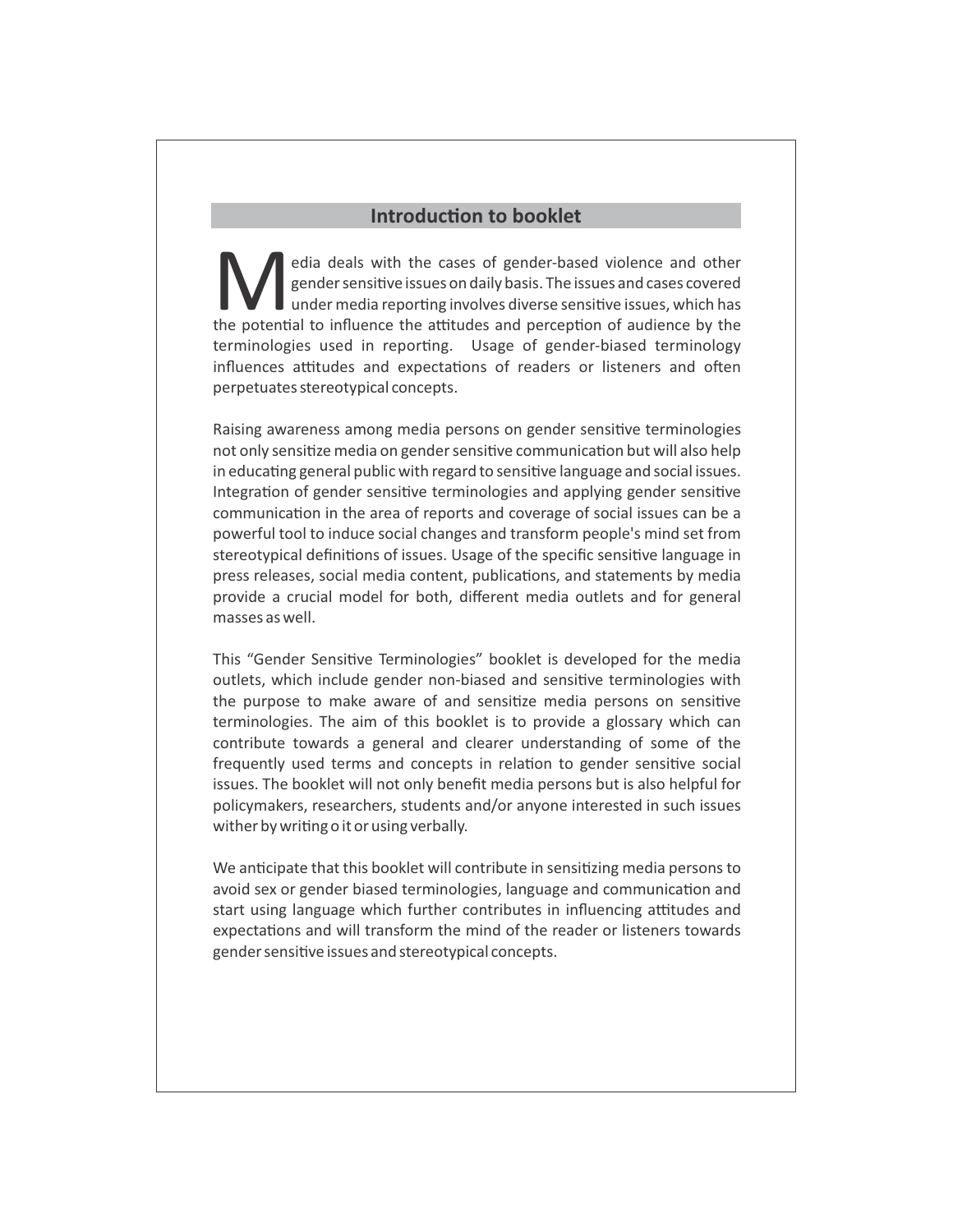# **Gender Sensitive Glossary**

# **a**

# **Abuse**

Misuse of power through which the perpetrator gains control or advantage.

# **Access**

Access to resources implies that women are able to use and benefit from specific resources (including material, financial, human, social and political ones).

# **Advocacy**

Speaking or acting in ways that support or espouse a cause, issue, group, or institution.

# **b**

# **Binary**

Something made or based on two parts, often in opposition to one another; often used in discussing the social construction of identities in binary and structural opposition or as either/or dichotomy (e.g. masculinity-femininity; white-black; straight–gay; young-old; rich-poor; able-bodied-disabled, etc.)

# **Bisexual**

Sexual attraction and/or behavior toward members of both sexes.

# **c**

# **Child marriage**

Formal marriage or informal union before the legal age of marriage in context of respective state which effects both girls and boys.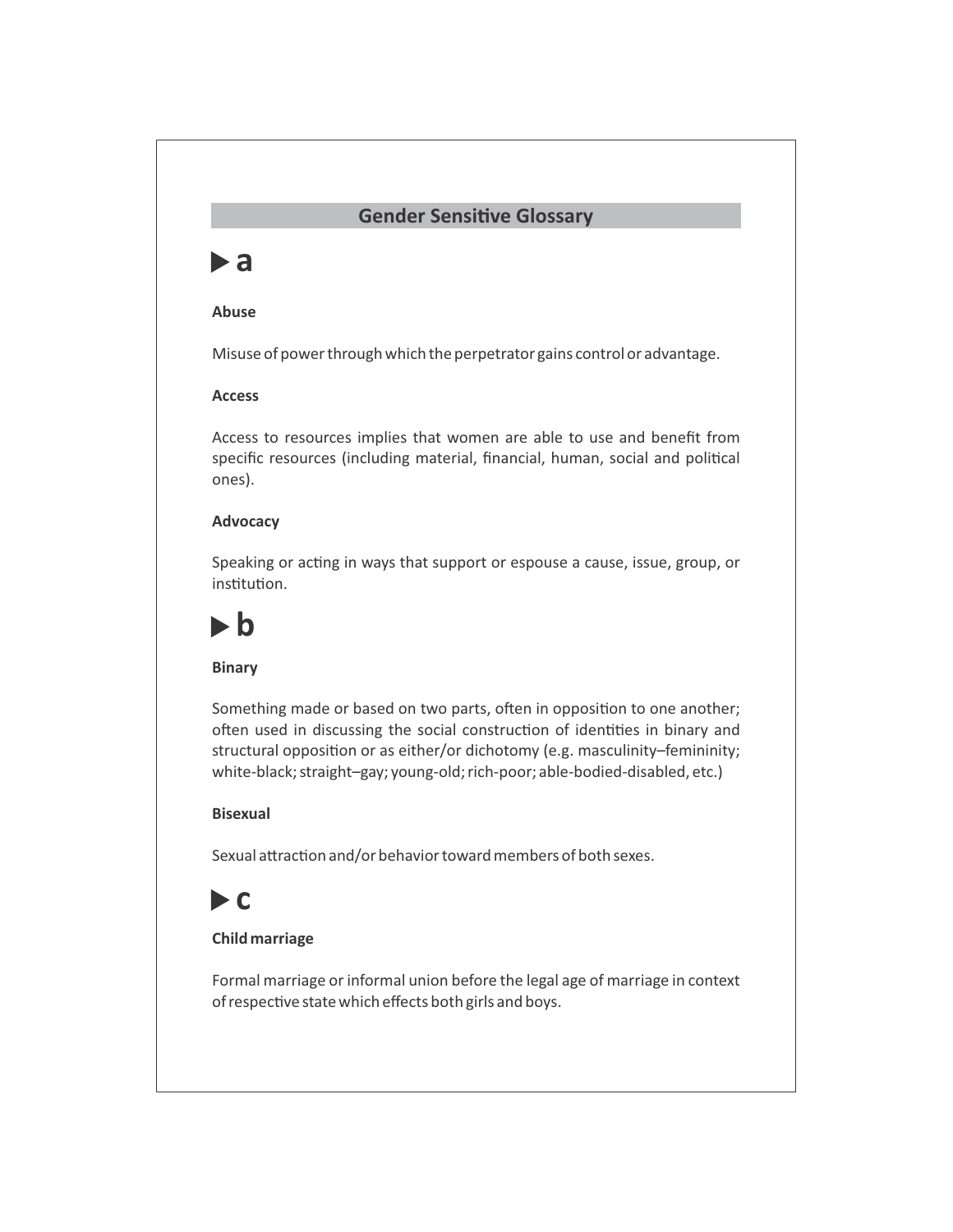#### **Cisgender**

Cisgender refers to where someone's gender aligns with the sex they were assigned at birth.

# **Coercion**

The act of compelling a person to do, or to abstain from doing, something by show of physical force, threats, intimidation, extortion or other forms of duress which prey on fear or desperation.

# **Community**

A group of people bound together by living in the same place or sharing the same ideas and ideologies; can describe a neighborhood, village, city or school (all site-specific/place-based); can also be used to describe a race, ethnicity, religion, or other group that shares certain identifiable characteristics.

# **Consent**

When someone unambiguously and voluntarily agrees to do something, fully understanding the consequences of their decision, and they do so without any coercion, such as the use of force or threats to their safety.

# **Cultural Abuse**

When a person is harmed as a result of practices that are part of their culture, or tradition.

# **d**

# **Discrimination**

Prejudice + power. It occurs when members of a more powerful social group behave unjustly or cruelly to members of a less powerful social group. Discrimination can take many forms, including both individual acts of hatred or injustice and institutional denials of privileges normally accorded to other groups. Ongoing discrimination creates a climate of oppression for the affected group.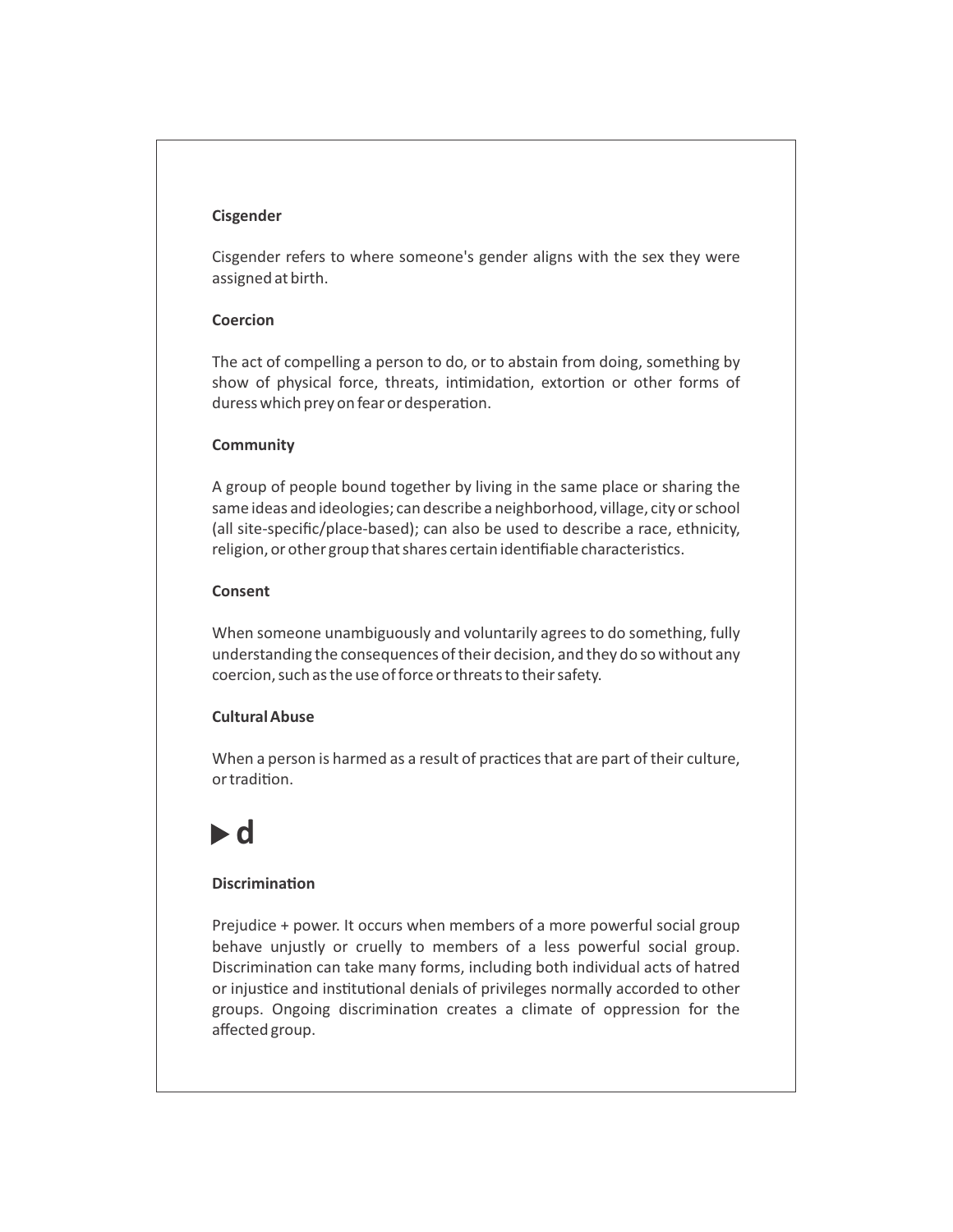# **Domestic Violence**

Any physical abuse or threat or pattern thereof, between intimately involved partners, or members of a family or household.

#### **Duty bearer**

Those actors who have a particular obligation or responsibility to respect, promote and realize human rights and to abstain from human rights violations. The term is most commonly used to refer to State actors, but non-State actors can also be considered duty bearers. An obvious example is private armed forces or rebel groups, which under international law have a negative obligation to refrain from human rights violations. Depending on the context, individuals (i.e., parents), local organizations, private companies, aid donors and international institutions can also be duty-bearers.

# **e**

#### **Empowerment**

Empowerment implies people – both women and men – taking control over their lives by setting their own agendas, gaining skills (or having their own skills and knowledge recognized), increasing their self-confidence, solving problems, and developing self-reliance. It is both a process and an outcome. Empowerment implies an expansion in women's ability to make strategic life choices in a context where this ability was previously denied to them.

#### **Emotional Abuse**

A pattern of degrading or humiliating conduct towards another, including verbal abuse, threats to cause emotional pain, manipulation and intimidation, and repeated exhibition of obsessive possessiveness or jealousy.

# **f**

# **Female genital mutilation/cutting**

All procedures that involve partial or total removal of the external female genitalia or other injury to the female genital organs for non-medical reasons.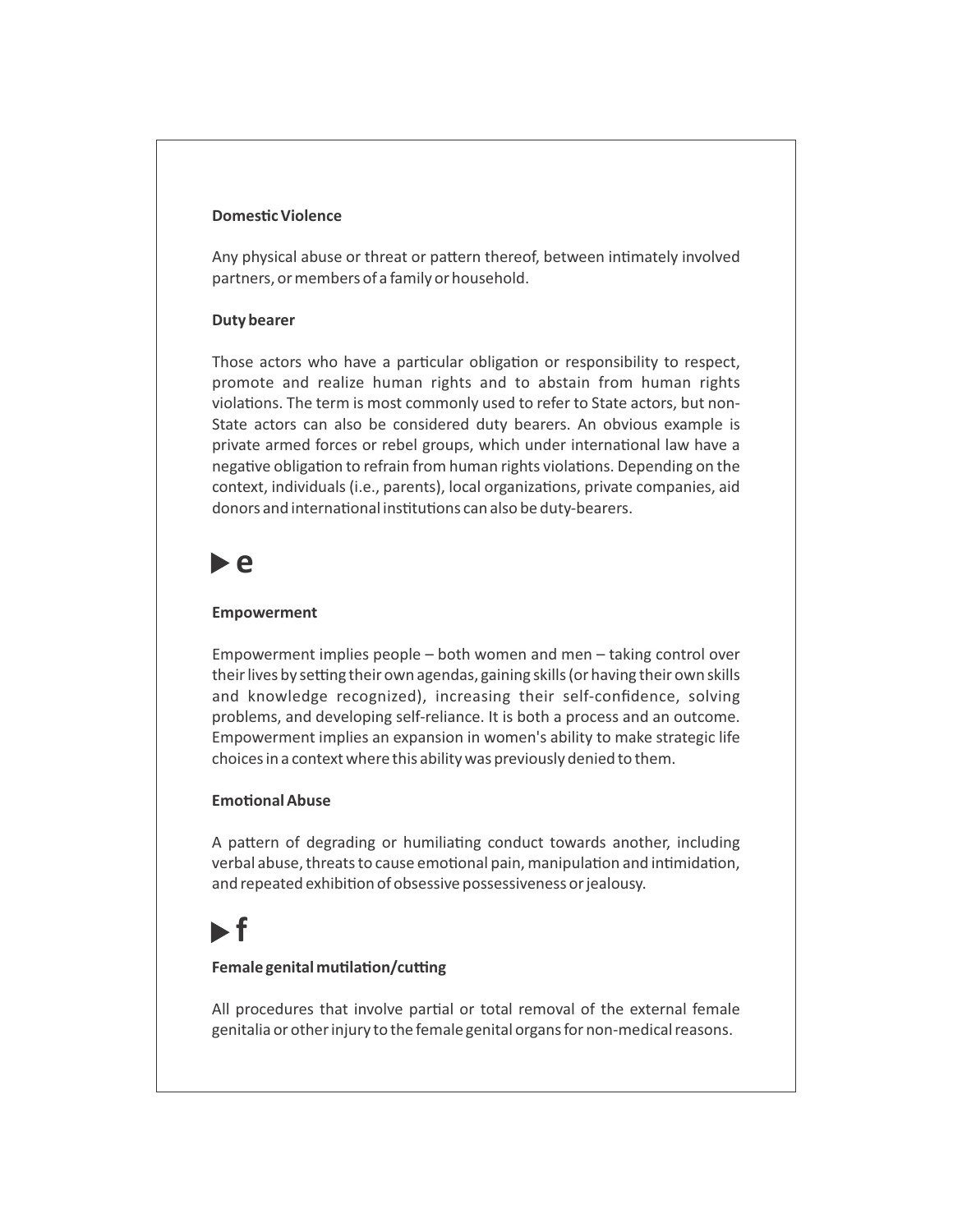#### **Femininity**

Socially constructed characteristics or ideas typically associated with the female sex.

# **Feminism**

A philosophy and social movement centered on establishing and achieving political, economic, and social equality for women.

#### **Femicide**

Crime involving the violent and deliberate killing of a woman.

#### **Forced marriage**

Forced marriage describes a marriage that takes place without the free or valid consent of one or both of the partners and involves either physical or emotional duress.



#### **Gender**

A concept that refers to the difference between men and women that are socially constructed, changeable over time and have variations within cultures.

#### **Gender Analysis**

A systematic approach, usually using social science methodologies, for examining problems, situations, projects, programs, and policies to identify the gender issues and impacts. There are a number of tools available for conducting gender analyses. Gender analysis of a development program involves identifying the gender issues for the larger context (i.e., structural factors); specific sites; and the issues and differential impacts of program objectives, strategies, and methods of implementation.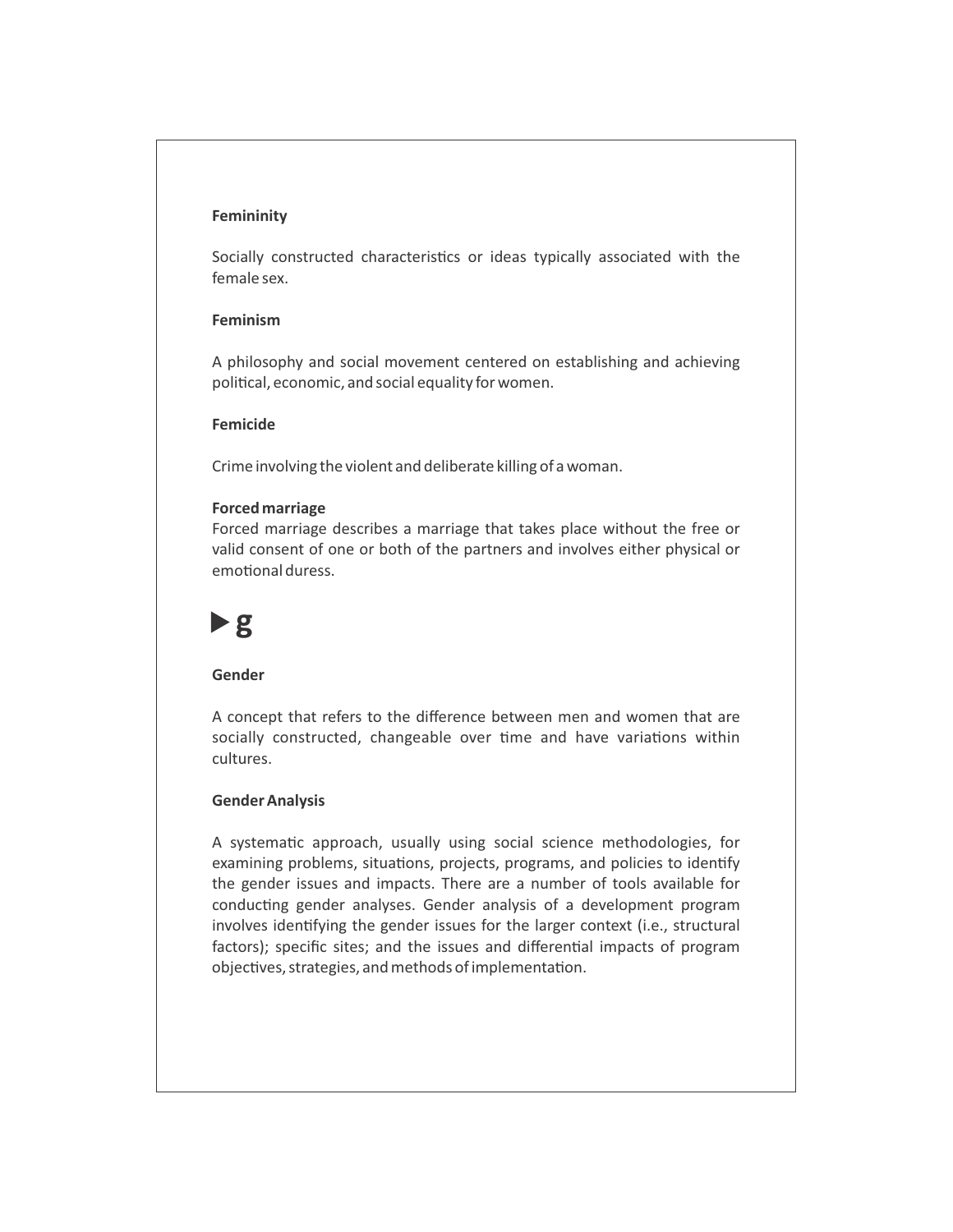#### **Gender and Development**

Approach that recognizes that all development planning, policies and projects must reflect gender sensitivity and gender awareness.

# **Gender Blind**

Inability to recognize and consider the differences between men's and women's needs, benefits, access to resources, power; the absence of gender analysis from thoughts or practice.

# **Gender-based discrimination**

Any distinction, exclusion or restriction (such as unfair or unequal treatment) made based on gender norms, roles and relations that prevents women and men of different groups and ages from enjoying their human rights. It perpetuates gender inequality by legitimizing stereotypes about men and women of different ages and groups.

# **Gender-responsive budgeting (GRB)**

Government planning, programming and budgeting that contributes to the advancement of gender equality and the fulfillment of women's rights. It entails identifying and reflecting needed interventions to address gender gaps in sector and local government policies, plans and budgets. GRB also aims to analyze the gender differentiated impact of revenue-raising policies and the allocation of domestic resources and Official Development Assistance.

# **Gender Discrimination**

Any distinction, exclusion or restriction made on the basic of socially constructed gender roles and norms which prevents a person from enjoying full human rights.

#### **Gender Disparities**

Differences in men's and women's access to resources, status and well-being that usually favor men.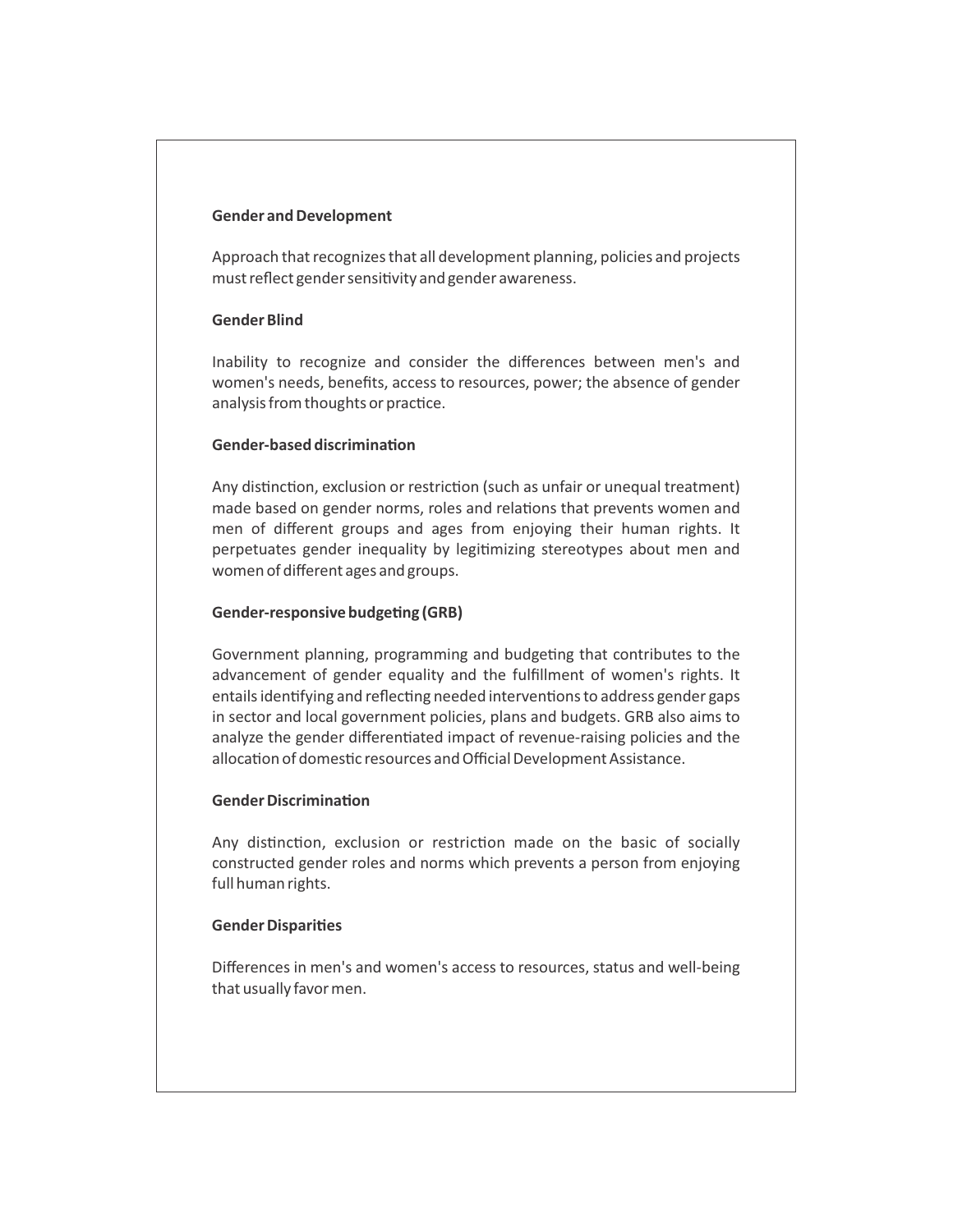#### **Gender Equality**

Equal treatment of women and men in laws, policies, and equal access to resources, services, education, health care, occupational positions, etc.

# **Gender Equity**

Gender equity means fairness of treatment for women and men, according to their respective needs. This may include equal treatment or treatment that is different but considered equivalent in terms of rights, benefits, obligations, and opportunities (e.g., equal treatment before the law, equal access to social provisions; education; equal pay for work of the same value).

# **Gender Gap**

Apparent disparity between men and women in values, attitudes and access to power and positions.

# **Gender Identity**

One's internal gender, which may or may not match the physical sex, or the presenting gender. Unlike biological sex which is assigned at birth and based on physical characteristics gender identity refers to a person's innate, deeply felt sense of being male or female (sometimes even both or neither).

# **Gender Mainstreaming**

The process of assessing the implications for women and men of any planned action, including legislation, policies, or programs in any area and at all levels. It refers to strategies for making women's as well as men's concerns and experiences an integral dimension in the design, implementation, monitoring, and evaluation of policies and programs in all political, economic, and social spheres—such that inequality between men and women is not perpetuated.

# **Gender neutral**

Anything  $-$  a concept, an entity, a style of language  $-$  that is unassociated with either the male or female gender. The nature of systemic and embedded or internalized bias is such that, unfortunately often, what is perceived to be gender neutral is in fact gender blind.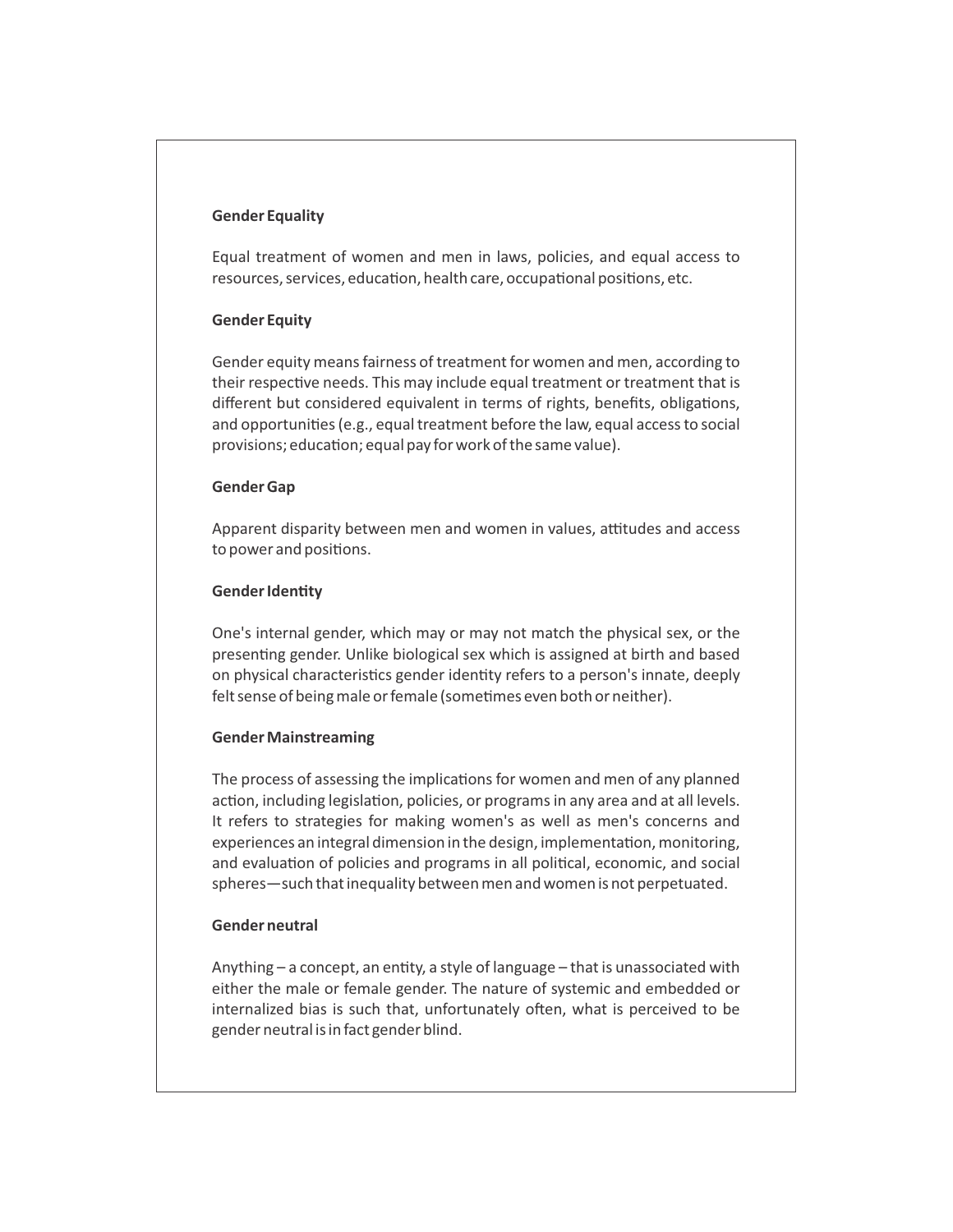# **Gender Relations**

Relative positions of men and women in the division of resources/ responsibilities, benefits/rights, power/privileges.

#### **Gender-transformative approach**

Programs and interventions that create opportunities for individuals to actively challenge gender norms, promote positions of social and political influence for women in communities, and address power inequities between persons of different genders.

#### **Gender Roles**

Socially determined behaviors, tasks and responsibilities for men and women.

#### **Gender- based violence**

Any act that results in, or is likely to result in physical, sexual, psychological, economic harm, or suffering based on gender of a person.

#### **Gender-bias**

Prejudiced actions or thoughts based on gender-based perceptions that women are not equal to men.

# **h**

#### **Harassment**

Word, conduct or action (usually repeated or persistent) that, being directed at a specific person, annoys, alarms or causes substantial emotional distress in that person and serves no legitimate purpose.

### **Human Rights**

Agreed international standards that recognize and protect the inherent dignity and the equal and inalienable rights of every individual, without any distinction as to race, colour, sex, language, religion, political or other opinion, national or social origins, property, birth or other status.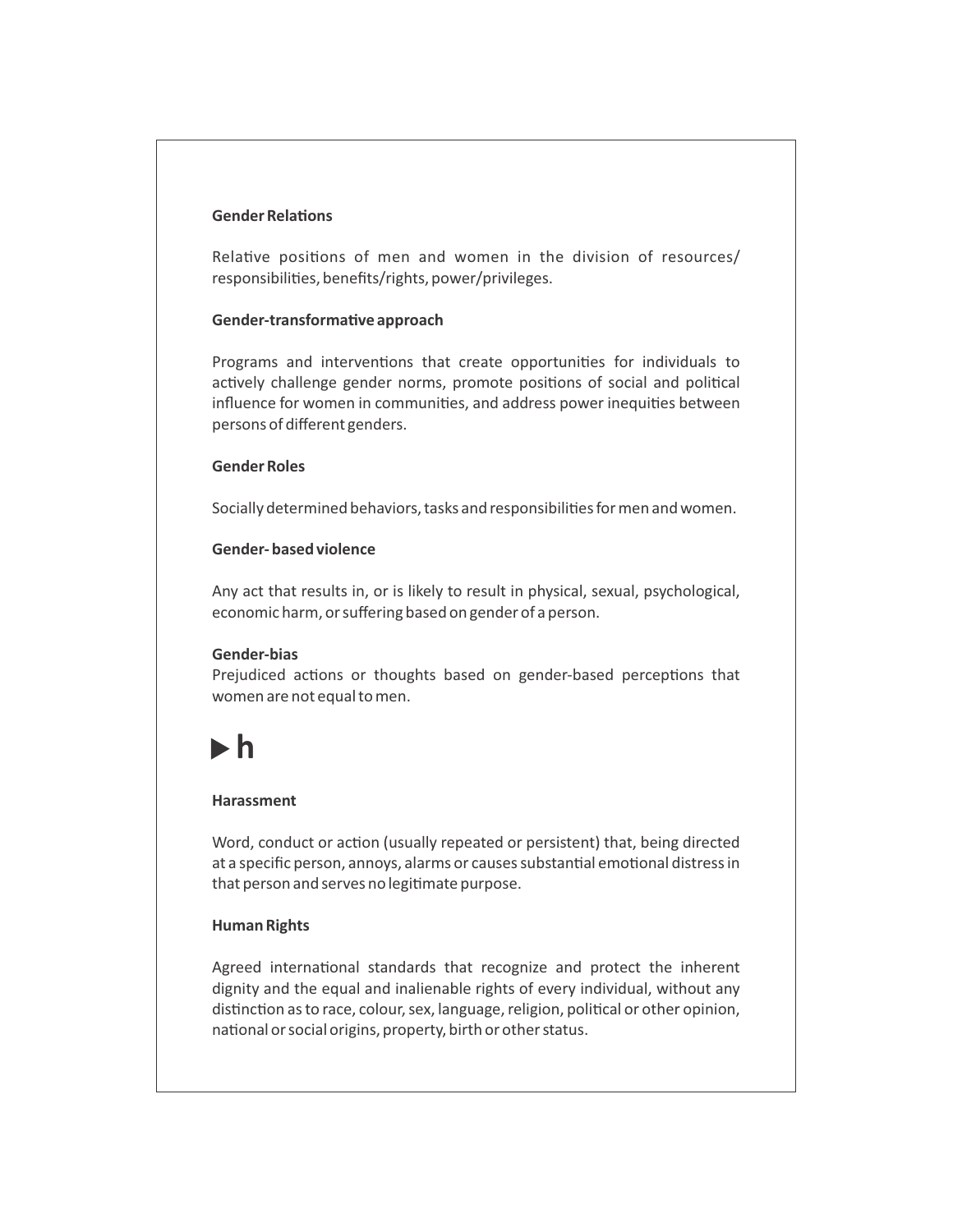# **i**

# **Identy**

A way to define or explain who you are, comprising different characteristics or attributes (e.g. age, race, ethnicity, socioeconomic status, class, sexual orientation, ability, religious beliefs, etc.).

# **Informed Consent**

To be distinguished from 'consent' above, as it refers specifically to the approval or assent when someone carefully understands the consequences of a decision and consents freely without any force.

# **Intersex**

A physical condition in which the individual is born with biological characteristics that are divergent from typical female and male. This may include variations in chromosomal, physical, gonadal, hormonal, or other attributes, and may include a combination, rearrangement, or lack of biological male or female features.

# **Intimate partner violence (IPV)**

Refers to behavior by an intimate partner or ex-partner that causes physical, sexual or psychological harm, including physical aggression, sexual coercion, psychological abuse, and controlling behaviors.

# **m**

# **Masculinity**

The quality of being masculine.

# **Matriarchy**

A social system that gives power and authority to women rather than men.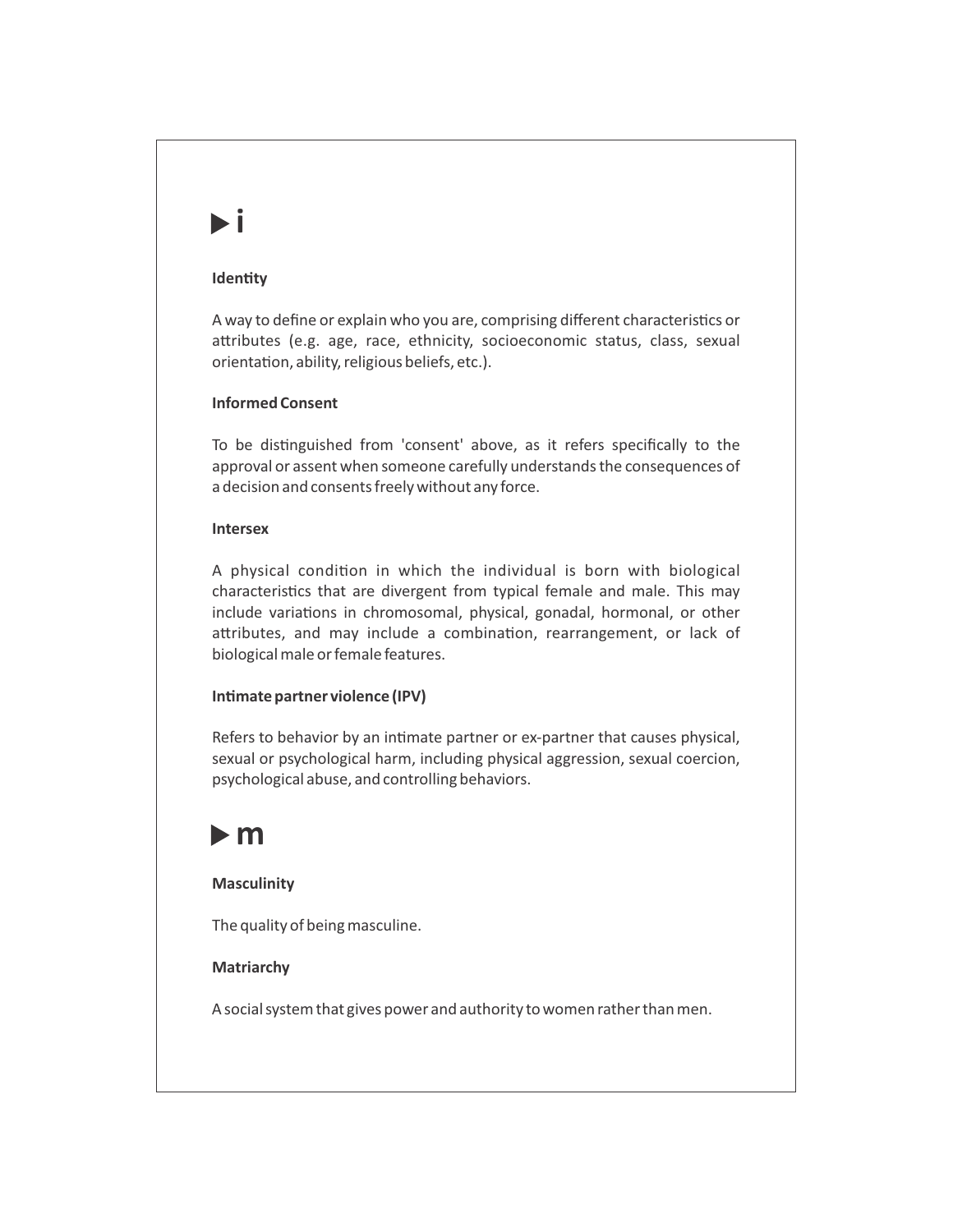# **Media**

1. any means of transmitting information;

2. the various forms, devices, and systems that make up mass communications considered as a whole, including newspapers, magazines, radio stations, television channels, and web sites.

# **n**

#### **Norms**

Behaviors and ideas that are socially expected and often accepted as fact, seen as typical, taken for granted.

# $\blacktriangleright$  p

#### **Patriarchy**

Social system in which men hold the greatest power, leadership roles, privilege, moral authority and access to resources and land, including in the family. Most modern societies are patriarchies.

#### **Prejudice**

Unfavorable or discriminatory attitude (not action) towards persons of different categories.

# **Psychological Abuse**

Subjecting another to emotional and verbal abuse, which may result in psychological trauma, including anxiety, depression or posttraumatic stress disorder.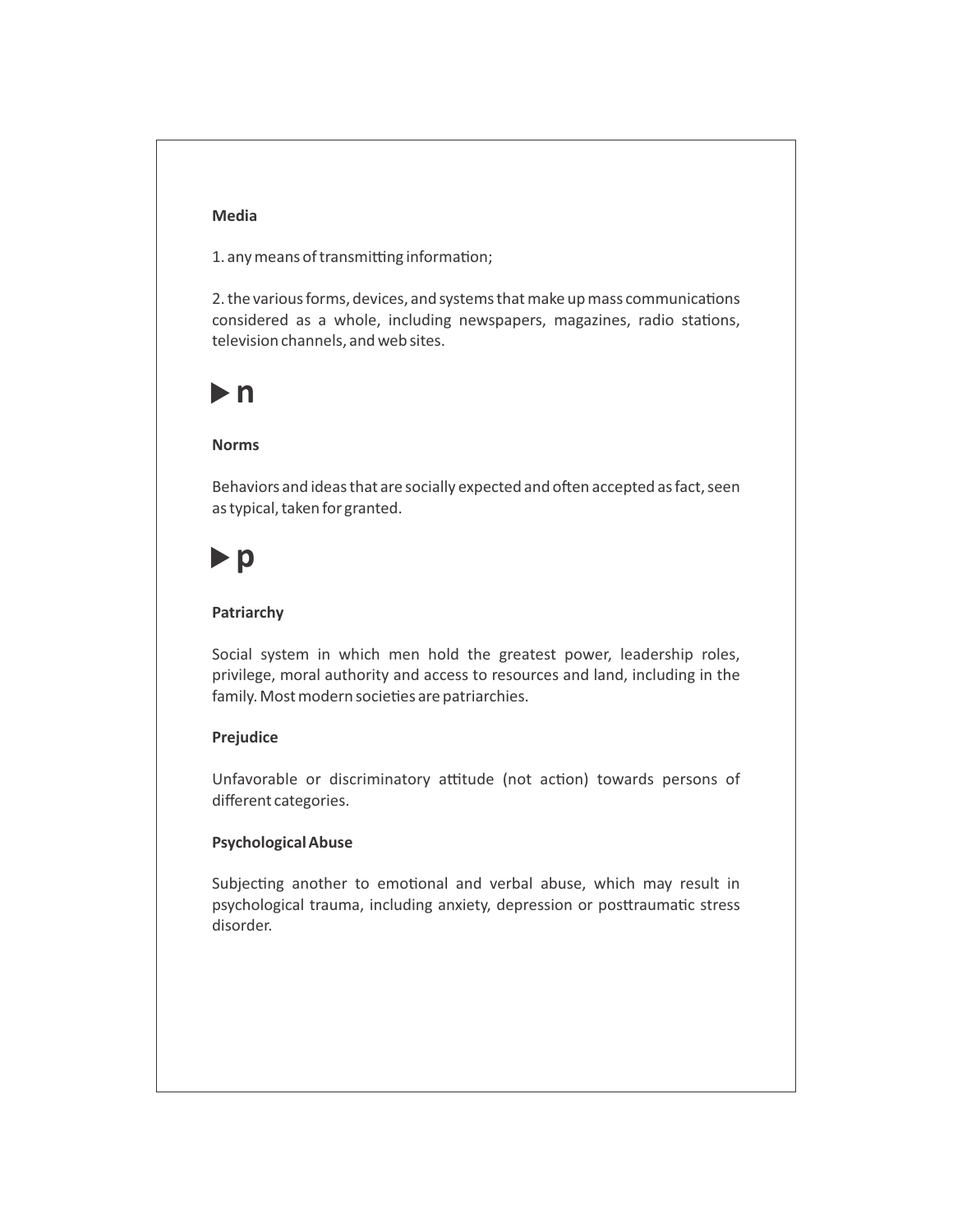# **r**

#### **Rape**

Non-consensual and unlawful sexual activity and usually sexual intercourse carried out forcibly or under threat of injury against a person's will. Rape is a form of physical violence, based on coercion and physical force without or against the will or consent of the person.

#### **Reproductive Rights**

Basic rights of all couples and individuals to decide freely and responsibility on the number, spacing and timing of their children.

# **Rights holders**

Individuals or social groups that have particular entitlements in relation to specific duty-bearers. In general terms, all human beings are rights holders under the Universal Declaration of Human Rights. In particular contexts, there are often specific social groups whose human rights are not fully realized, respected or protected. More often than not, these groups tend to include women/girls, ethnic minorities, indigenous human rights-based approach does not only recognize that the entitlements of rights-holders need to be respected, protected and fulfilled, it also considers rights-holders as active agents in the realization of human rights and development - both directly and through organizations representing their interests.

# **s**

#### **Sex**

Refers to the biological characteristics between men and women, which are universal and do not change.

#### **Sexism**

Discrimination against someone or some group of people based upon sex.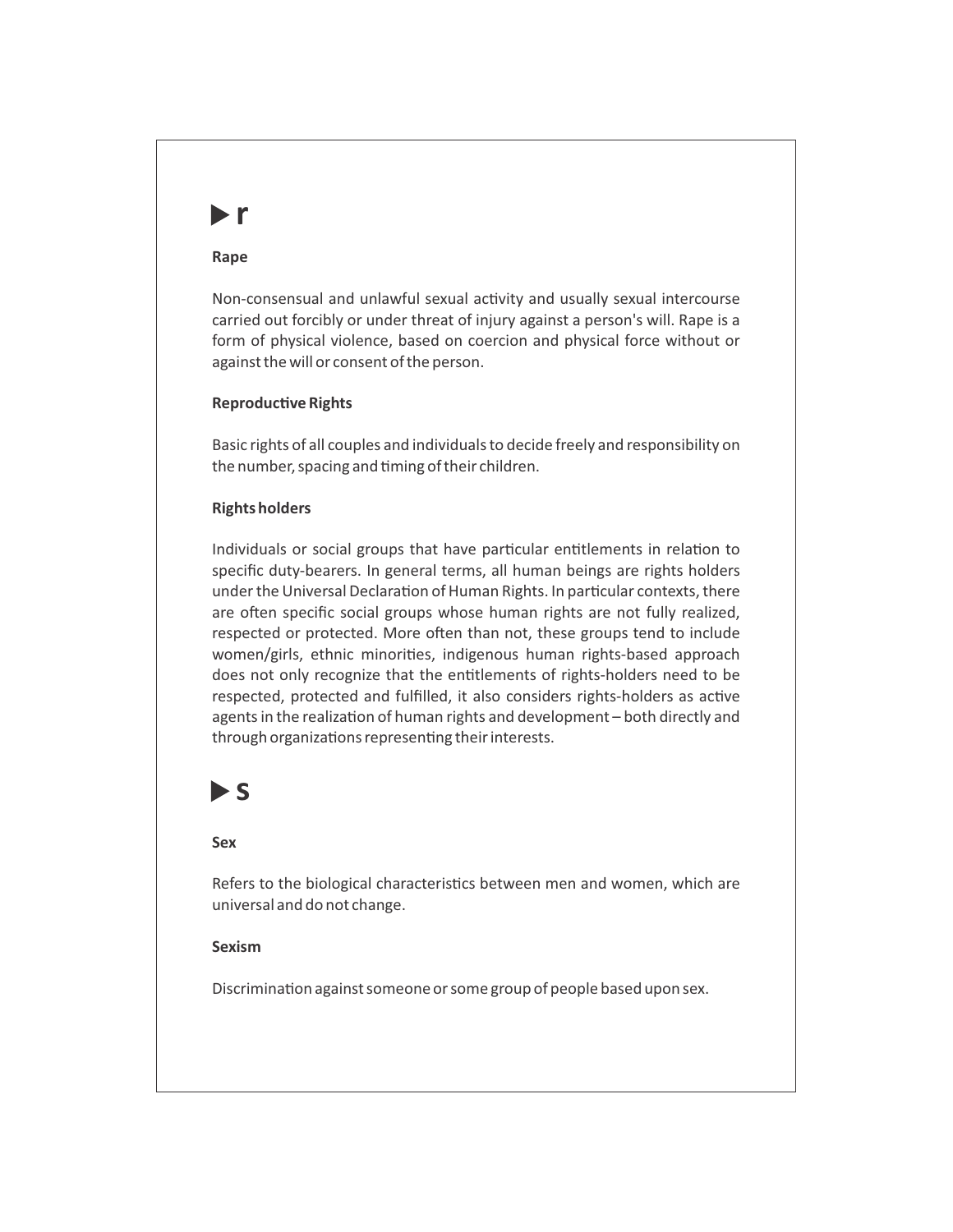#### **Sexuality**

The feelings and activities connected with a person's sexual desires.

#### **Sexual Abuse**

A broad category incorporating various forms of sexual violence, including, but not limited to, rape, sexual assault, sexual harassment.

# **Sexual Assault**

Illegal sexual contact that usually involves force upon a person without consent or is inflicted upon a person who is incapable of giving consent. Sexual assault' covers a wide range of unwanted sexual behaviors that are often used by offenders as a way to assert power and control over their victims.

#### **Sexual Behaviors**

Any actions such as touching, kissing, and other stimulation of a body.

#### **Sexual Exploitation**

Any actual or attempted abuse of a position of vulnerability, differential power, or trust, for sexual purposes including, but not limited to, profiting monetarily, socially or politically from the sexual exploitation of another.

#### **Sexual Harassment**

Unwelcome sexual advances, requests for sexual favors, and other verbal or physical conduct of a sexual nature.

#### **Sexual Orientation**

The desire for intimate emotional and/or sexual relationships with people of the same gender, another gender, or multiple genders.

#### **Sexual Rights**

A person's right to have control and decide freely and responsibility in matters related to her or his sexuality.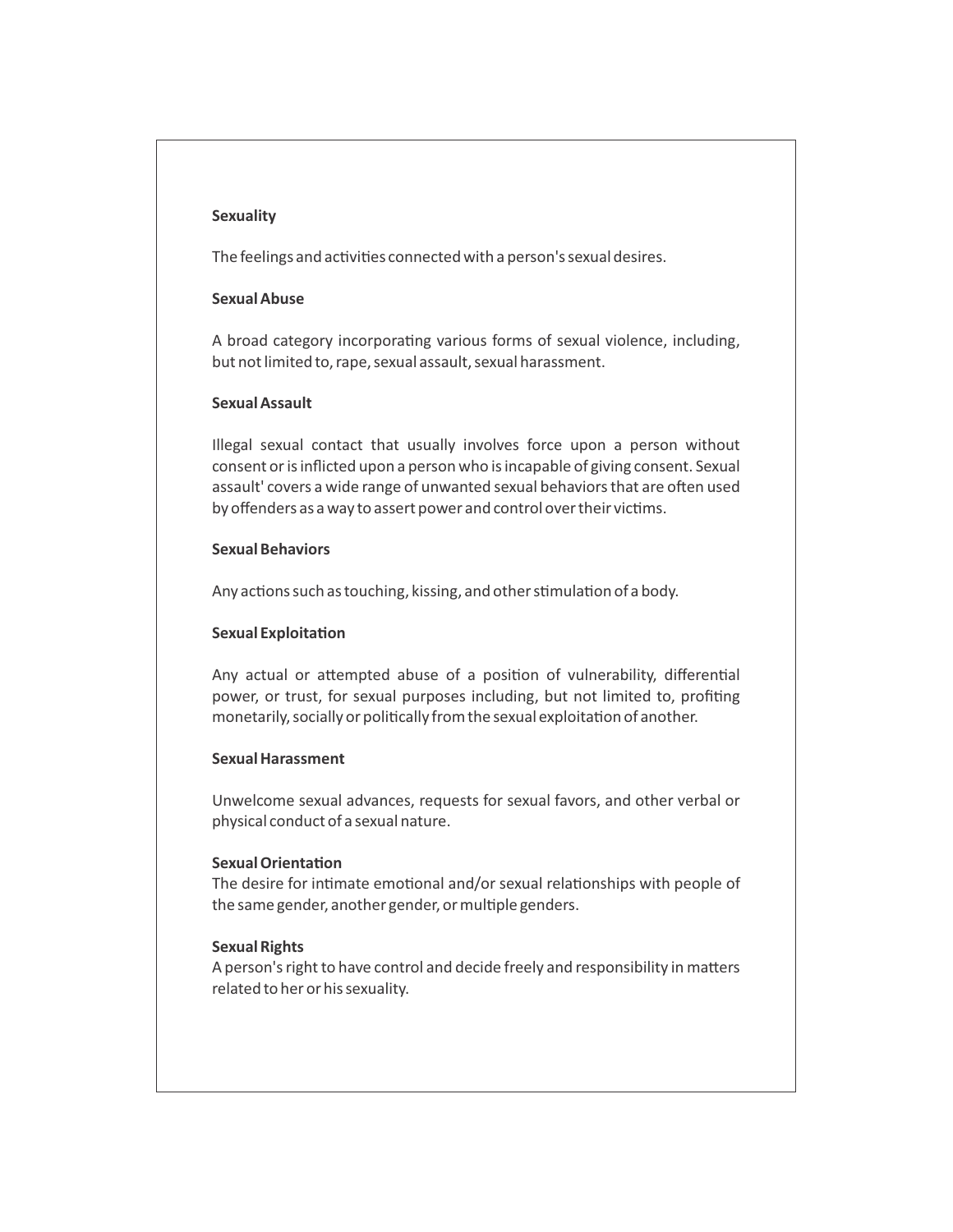# **Sexual Violence**

Any sexual act, attempt to obtain a sexual act, unwanted sexual comments or advances, or acts to traffic, or otherwise directed, against a person's sexuality using coercion, by any person regardless of their relationship to the victim, in any setting, including but not limited to home and work.

#### **Sexual and reproductive health and rights (SRHR)**

This can be understood as the right for all, whether young or old, women, men or transgender, straight, gay, lesbian or bisexual, HIV positive or negative, to make choices regarding their own sexuality and reproduction, providing they respect the rights of others to bodily integrity. This definition also includes the right to access information and services needed to support these choices and optimize health.

#### **Stereotype**

A fixed idea or image that many people have of a particular type of person or thing, but which is often not true in reality. To form a fixed idea about a person or thing which may not really be true.

#### **Survivor**

A person who continues to live especially despite being nearly killed or experiencing great danger or difficulty.

# **t**

#### **Transgender**

The category of a person or people who have a gender identity or gender expression that differs from their assigned sex.

# **Trans men / trans women**

Trans men are those who were assigned female at birth but who identify as men. Those assigned male at birth but identifying as women may be referred to as 'trans women.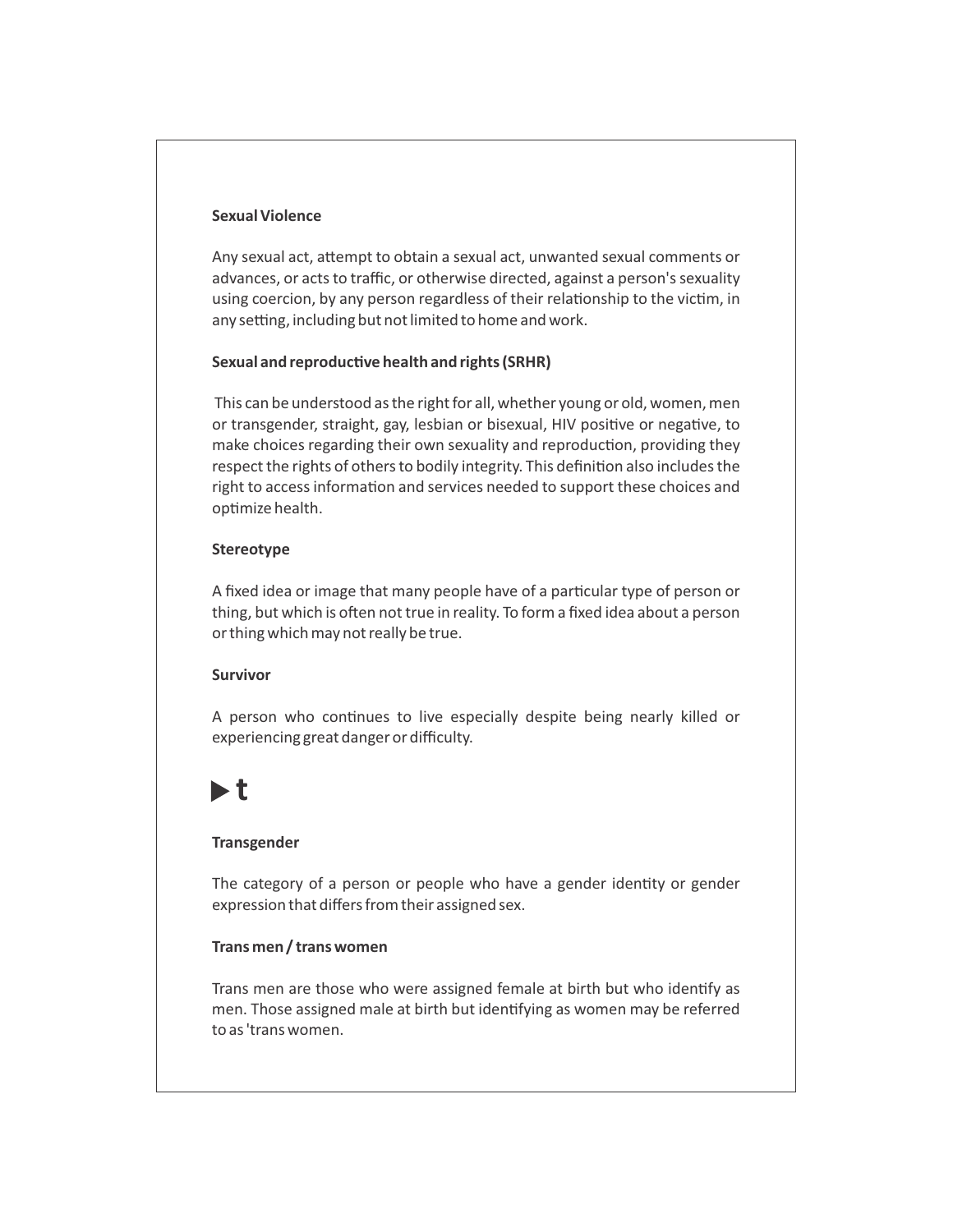# **Transsexual**

A person who feels emotionally that they want to live, dress, etc. as a member of opposite sex, and thus has a medical operation to change their sexual organs.

#### **Transphobia**

Transphobia is the unrealistic or irrational fear or hatred of trans people. Like all prejudices, it is based on negative stereotypes and misconceptions that are then used to justify and support hatred, discrimination, harassment, and violence toward people who are transgender.

# **v**

# **Vicm**

A person harmed, injured, or killed as a result of a crime, accident, or other event or action.

#### **Violence Against Women (VAW)**

Any act of gender-based violence that results in, or is likely to result in physical, sexual, or mental harm or suffering to women.

#### **Violence**

An act that intentionally threatens, attempts, or actually inflicts harm on another person or group of others.

#### **Vulnerable**

Able to be easily physically, emotionally, or mentally hurt, influenced, or attacked.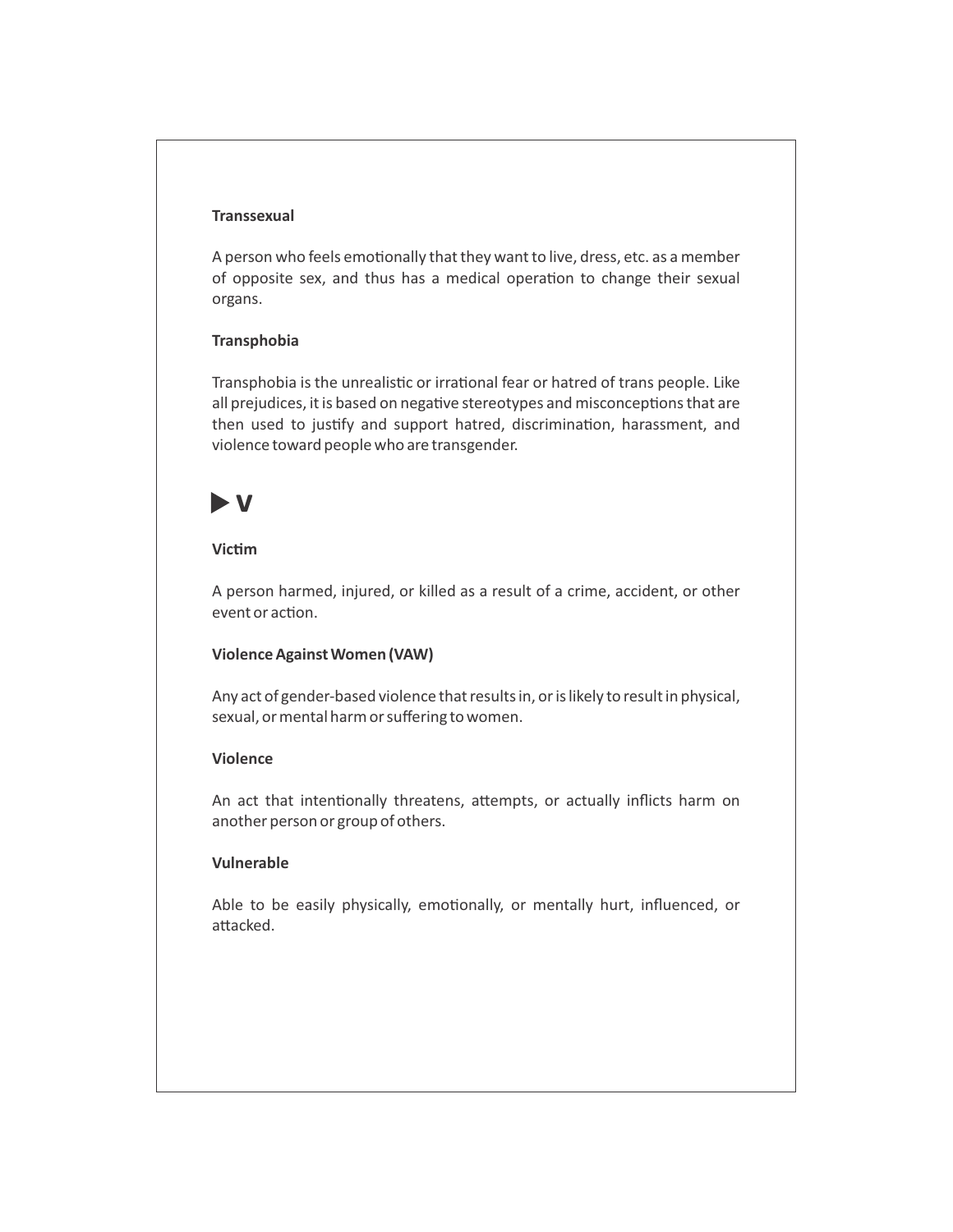

**Women Empowerment** 

Giving Empowerment to women.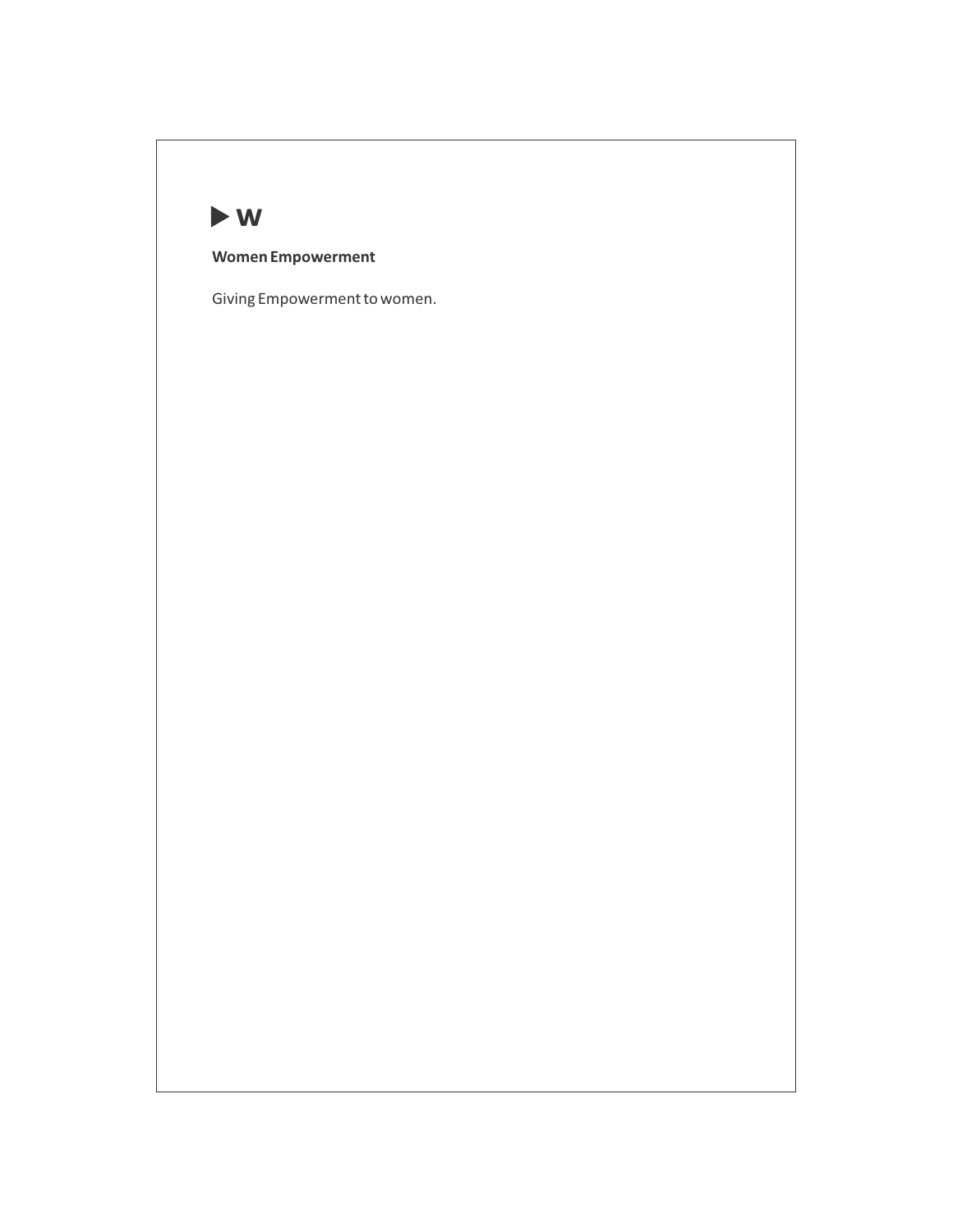# **Resources**

http://criticalmediaproject.org/glossary/

https://genderinmyanmarnews.org/en/gender-glossary

https://www.unicef.org/rosa/media/1761/file/Gender%20glossary%20of%2 Oterms%20and%20concepts%20.pdf

https://pdf.usaid.gov/pdf\_docs/Pnadl089.pdf

https://www.cbd.int/gender/decisions/terminology.shtml

http://www.fao.org/fileadmin/user\_upload/faoterm/PDF/Gender\_glossarye.pdf

https://www.osce.org/gender/26397?download=true

https://www.who.int/gender-equity-rights/knowledge/glossary/en/

https://www.st-andrews.ac.uk/media/humanresources/equalitydiversity/genderidentity/ACAS-Gender-identityterminology-Aug2017.pdf

http://www.vawgresourceguide.org/terminolgy

September, 2019